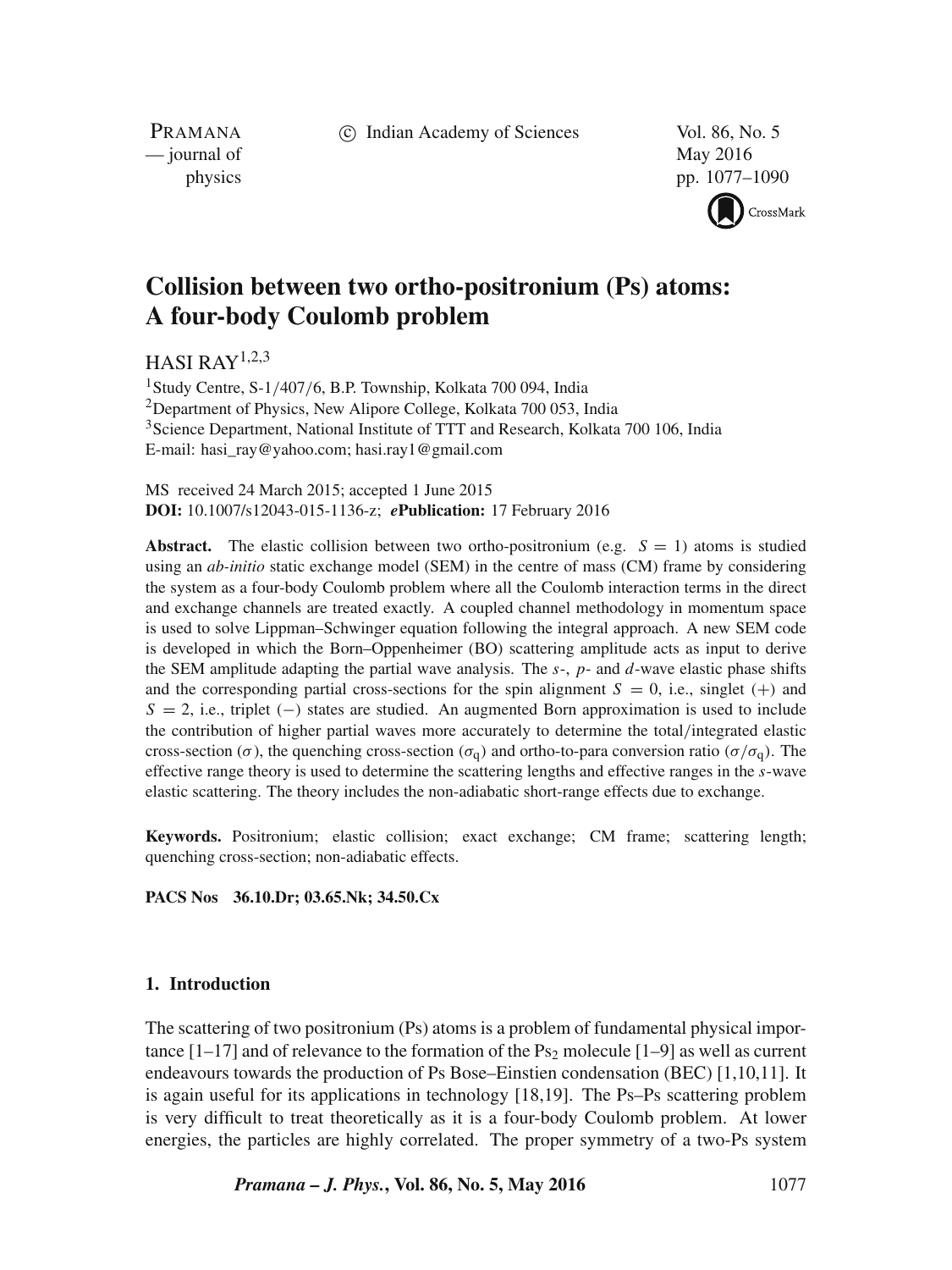is a quite complicated group theoretical problem [4,5]. However, in scattering theory, when two ortho-Ps (e.g.  $S = 1$ ) atoms collide, the total aligned spin of the system can be  $S = 2$  when both the atoms are aligned in the same direction (e.g. polarized beam) and  $S = 0$ , if they are oppositely aligned. An *ab-initio* static exchange model (SEM) [20–25] is used to study the collision between two ortho-Ps atoms following a coupled channel methodology in the momentum space [20–26]. An integral approach to solve the nonrelativistic Schrödinger equation e.g., the Lippman–Schwinger-type equations, is used to get coupled integral equations for different channels. The system is treated in the centre of mass (CM) frame considering it as a four-centre Coulomb problem [25,27]. All the Coulomb interaction terms in both the direct and exchange/rearrangement channels are treated exactly. In Ps–Ps system, all the four charges are of equal masses; in addition, the two electrons and two positrons are indistinguishable. So the exchange between two electrons and between two positrons are equally probable. As the system is treated in the CM frame, the exchange between only two positrons and between only two electrons are equivalent. Again, if both exchanges happen simultaneously, then the system is equivalent to the direct channel. So, effectively there are two direct channels and two exchange channels. So, the exchange between only the electrons is sufficient to describe the collision process. Accordingly, the spin-aligned  $S = 2$  state as triplet (−) and spin-aligned  $S = 0$  state as singlet (+) are described. The plus and minus signs in the bracket indicate that the space parts of the system wavefunction are symmetric and antisymmetric respectively. Accordingly, the total cross-section could be defined by taking one-fourth contribution from the singlet and three-fourth contribution from the triplet channels. However, a multiplicative factor greater than one may be required due to larger reaction rate for both the exchanges between the electrons and between the positrons. The theory by its nature, includes non-adiabatic short-range effects due to exchange between electrons as well as between positrons.

In a system of four charged particles, there are six Coulomb interaction terms. In the present system, two positron–electron interaction terms are used to define two Psatomic wavefunctions. So, effectively there are four Coulomb interaction terms between the atoms. The simplest first-Born matrix elements are nine-dimensional integrals. The analytical parts of the matrix elements are relatively easier to compute in direct channel due to the symmetry of system wavefunctions in the initial and final states; it is possible to get the closed form. But in the rearrangement channel when the electrons exchange their positions, the initial and final-state wavefunctions are not symmetric. It is extremely difficult to compute nine-dimensional space integration to include the effect of exchange/antisymmetry of the system electrons exactly. Using the Fourier transform and Bethe integral formulae, one can reduce the dimension of these matrix elements into tractable two-dimensional  $(X-Y)$  integrals with limits zero  $(0)$  to one  $(1)$ . The positron–positron and two electron–positron interaction terms are relatively less difficult to compute due to the presence of two coupled terms. But the electron–electron correlation matrix element contains three coupled terms and is extremely difficult to transform into a tractable two-dimensional form. It was less difficult in Ps and H system [20]; due to very light mass of Ps it was a good approximation to consider the H-nucleus as the origin of the centre of mass and it was treated as a three-centre problem. By using a simple substitution of variables and accordingly changing the space of integration, it has been possible to transform the electron–electron exchange integral in the four-centre problem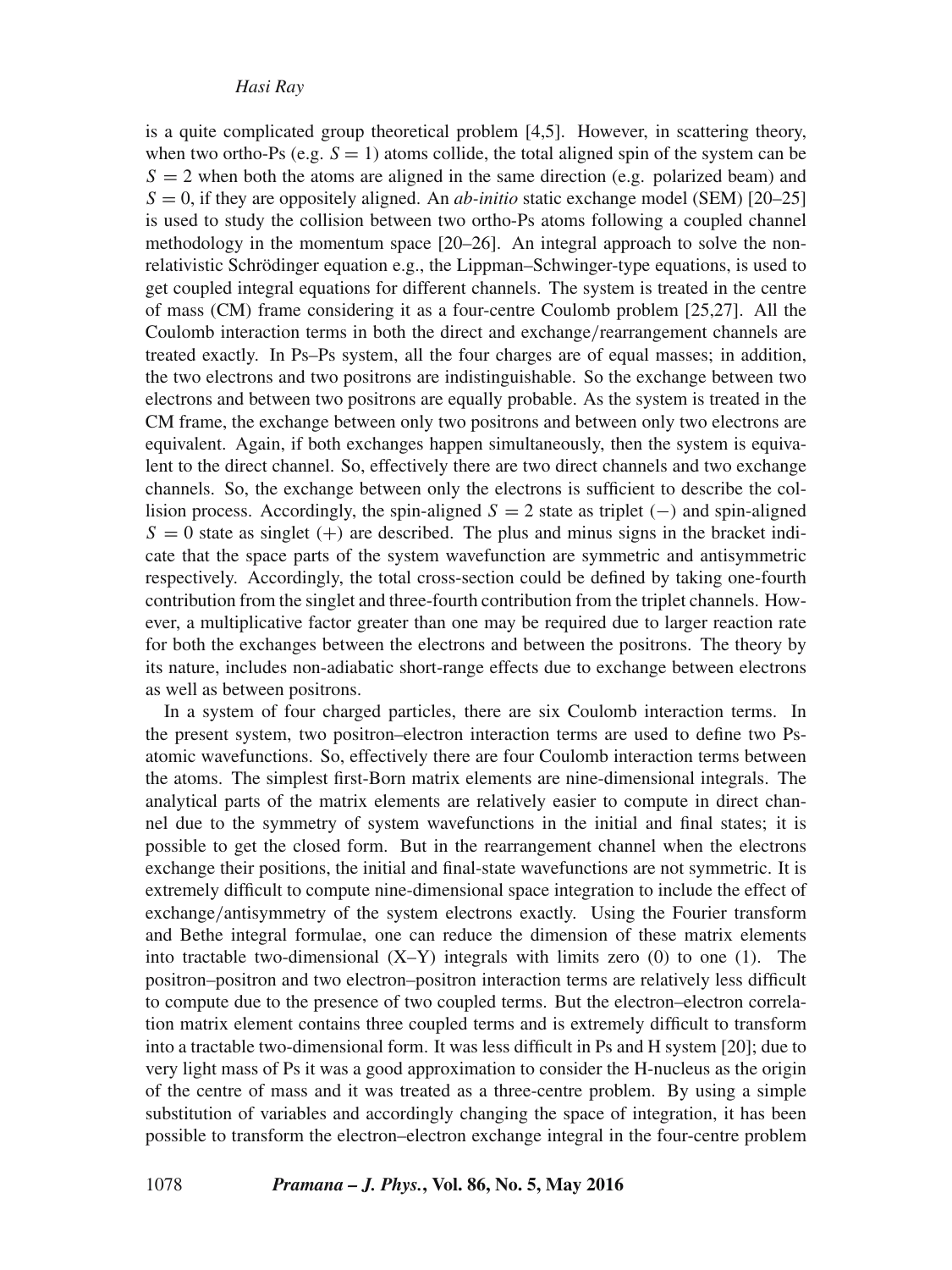into a nine-dimensional integral having only two coupled terms that can be reduced into a tractable similar two-dimensional form following exactly the same procedure as is used in other correlation terms.

The present paper deals with the elastic collision between two ortho-Ps atoms, when both are in ground  $(1s)$  states. The eigenstate expansion method to define the system wavefunction and an approach like the Hartree–Fock variational method to project out different channels are used to get the coupled integro-differential equations. One can use iterative method to find the unknown coefficients used in eigenstate expansion with partial wave analysis. However, the number of coupled equations is restricted here by taking the number of bound states [26] into account. This is known as differential approach. In integral approach, one uses the help of Lippman–Schwinger equation to get the coupled integral equations [26]. Either the configuration space [27] or the momentum space [20–26] can be used to form the equations. However, in the momentum space formalism [20], the convergence problem is much easier to overcome than the coordinate space formalism. When the exchange amplitude is combined (adding or subtracting) with the direct first-Born amplitude, it is called the Born–Oppenhimer (BO) amplitude following the nomenclature of Ray and Ghosh [20] and accordingly the singlet  $(+)$  and triplet  $(-)$ channels are defined. The BO  $(\pm)$  amplitudes are used as inputs in the coupled channel methodology to derive the SEM amplitudes for the singlet  $(+)$  and triplet  $(-)$  channels, respectively. A partial wave analysis and angular momentum algebra are used to reduce the three-dimensional coupled integral equation to the one-dimensional form. The partial wave contributions:  $L = 0$  is defined as the s-wave,  $L = 1$  as the p-wave and so on. The s-,  $p$ -,  $d$ -wave elastic phase shifts, the corresponding s-,  $p$ -,  $d$ -wave elastic cross-sections, the integrated/total elastic cross-section, the quenching cross-section and ortho-to-para conversion ratio are evaluated. To calculate the integrated/total elastic cross-section  $(\sigma)$  more accurately to include the contribution of higher partial waves, an augmented Born approximation [20] is used. The effective range theory [28] is applied to derive the scattering length (a) and the effective range  $(r_0)$  utilizing the variation of the s-wave elastic phase shift  $(\delta_0)$  with the incident energy. To get the scattering cross-section, one has to integrate the square of the amplitude over the scattering angle  $[\Omega(\theta, \phi)]$ . Accordingly, an efficient computer code is developed to compute the SEM amplitude utilizing Born–Oppenheimer (BO) amplitude as the input. It could be useful as the starting code to solve many challenging problems involving two-atomic collision.

# **2. Theory**

The description of the present Ps–Ps system is given in figure 1. The vector  $\vec{r}_1$  represents the relative coordinate between the positron  $e_{\rm A}^+$  and the electron  $e_{\rm I}^-$  in first Ps. Similarly, vector  $\vec{r}_2$  represents the relative coordinate between the positron  $e_1^{\dagger}$  and the electron  $e_2^{\dagger}$  in second Ps.  $\vec{R}$  and  $\vec{r}$  represent the relative coordinates between two positrons  $e^+$  and  $e^+$  and between two electrons  $e_1^-$  and  $e_2^-$ , respectively. The initial and final-state wavefunctions of the system are defined as

$$
\psi_{i}(\vec{r}_{1},\vec{r}_{2},\vec{R}) = e^{i\vec{k}_{i}\cdot\vec{R}'}\phi_{1s}^{A}(\vec{r}_{1})\phi_{1s}^{B}(\vec{r}_{2}),
$$
\n(2.1a)

$$
\psi_{\rm f}(\vec{r}_1, \vec{r}_2, \vec{R}) = (1 \pm P_{12}) e^{i\vec{k}_{\rm f} \cdot \vec{R}_{\rm f}} \phi_{1s}^{\rm A}(\vec{r}_1) \phi_{1s}^{\rm B}(\vec{r}_2), \tag{2.1b}
$$

*Pramana – J. Phys.***, Vol. 86, No. 5, May 2016** 1079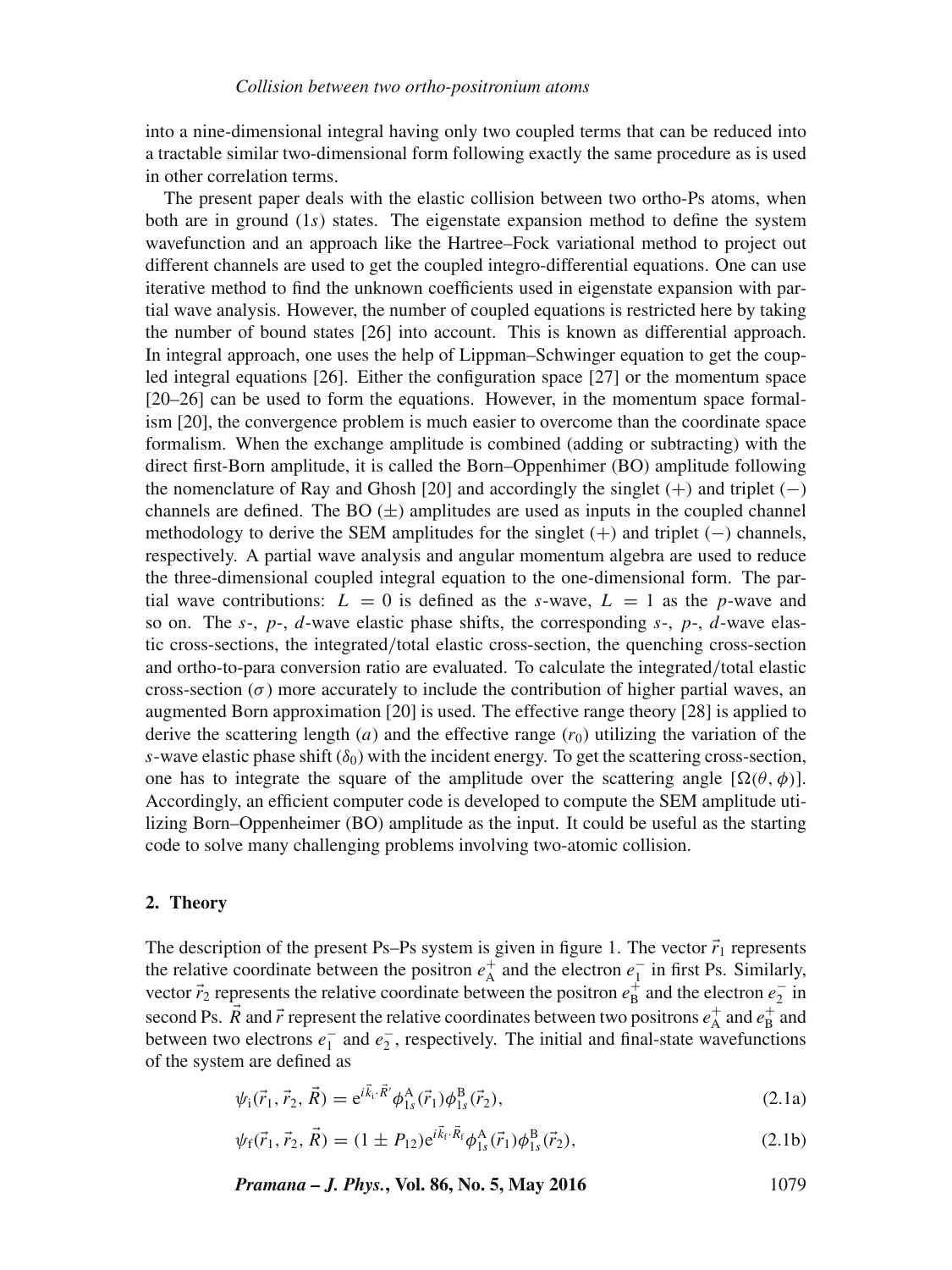

**Figure 1.** The picture of Ps–Ps system.

so that  $\vec{k}_i$  and  $\vec{k}_f$  represent the initial and final momenta of the system (e.g. momenta of the projectile Ps if the target Ps is taken at rest);  $\phi_{1s}^{A}(\vec{r}_1)$  and  $\phi_{1s}^{B}(\vec{r}_2)$  represent the groundstate wave functions of two Ps atoms;  $P_{12}$  is the exchange or antisymmetry operator.  $\vec{R}$ ' and  $\vec{R}_f$  represent the CM-coordinates of the system in the direct and exchange channels respectively and are defined as

$$
\vec{R}' = \vec{R} + \frac{m_e}{m_A + m_e} \vec{r}_1 - \frac{m_e}{m_B + m_e} \vec{r}_2,
$$
\n(2.2a)

$$
\vec{R}_{\rm f} = \vec{R} + \frac{m_{\rm e}}{m_{\rm A} + m_{\rm e}} (\vec{r}_{2} - \vec{R}) - \frac{m_{\rm e}}{m_{\rm B} + m_{\rm e}} (\vec{r}_{1} + \vec{R}), \tag{2.2b}
$$

when  $m_A$ ,  $m_B$  are the masses of two positrons and  $m_e$  is the mass of the electron.

In elastic scattering  $|\vec{k}_i|=|\vec{k}_f|$ ; so only the direction of the final momentum  $\vec{k}_f$  changes due to scattering. The Coulomb interaction between the atoms in the direct and exchange channels are expressed as

$$
V_{\text{Direct}}(\vec{R}, \vec{r}_1, \vec{r}_2) = \frac{e^+_{\text{A}}e^+_{\text{B}}}{|\vec{R}|} - \frac{e^+_{\text{A}}e^-_{\text{2}}}{|\vec{R} - \vec{r}_2|} - \frac{e^+_{\text{B}}e^-_{\text{1}}}{|\vec{R} + \vec{r}_1|} + \frac{e^-_{\text{1}}e^-_{\text{2}}}{|\vec{R} + \vec{r}_1 - \vec{r}_2|},\tag{2.3a}
$$

$$
V_{\text{Exchange}}(\vec{R}, \vec{r}_1, \vec{r}_2) = \frac{e^+_{\text{A}}e^+_{\text{B}}}{|\vec{R}|} - \frac{e^+_{\text{A}}e^-_{\text{I}}}{|\vec{r}_1|} - \frac{e^+_{\text{B}}e^-_{\text{2}}}{|\vec{r}_2|} + \frac{e^-_{\text{I}}e^-_{\text{2}}}{|\vec{R} + \vec{r}_1 - \vec{r}_2|},\tag{2.3b}
$$

respectively. Here the magnitudes of all the Coulomb terms in the numerators in eqs (2.3a) and (2.3b) are equal to unity in atomic unit (a.u.). The formally exact Lippman– Schwinger-type coupled integral equation for the scattering amplitude in momentum space [26] is given by

$$
f_{n'1s,n1s}^{\pm}(\vec{k}_{\rm f},\vec{k}_{\rm i}) = B_{n'1s,n1s}^{\pm}(\vec{k}_{\rm f},\vec{k}_{\rm i}) - \frac{1}{2\pi^2} \sum_{n''} \int d\vec{k}'' \frac{B_{n'1s,n''1s}^{\pm}(\vec{k}_{\rm f},\vec{k}'') f_{n''1s,n1s}^{\pm}(\vec{k}'',\vec{k}_{\rm i})}{\vec{k}_{n''1s}^2 - \vec{k}''^2 + i\varepsilon}.
$$
 (2.4)

Here  $B^{\pm}$  are the well-known Born–Oppenheimer (BO) scattering amplitude [20–25] in the singlet (+) and triplet (-) channels, respectively. Similarly,  $f^{\pm}$  indicate the unknown

1080 *Pramana – J. Phys.***, Vol. 86, No. 5, May 2016**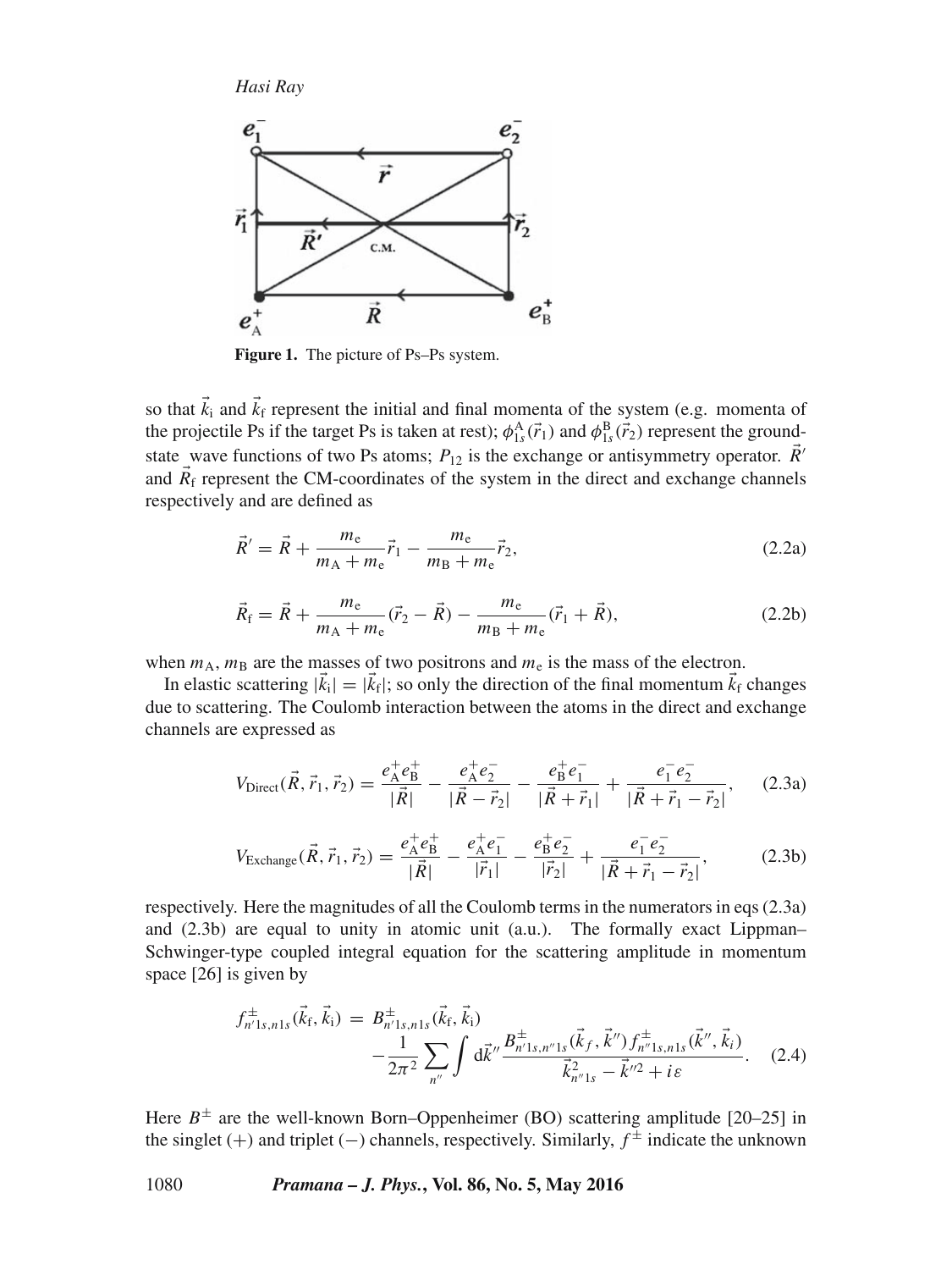SEM scattering amplitudes for the singlet and triplet channels. The BO amplitude is defined as

$$
B^{\pm}_{n'1s,n1s}(\vec{k}_{\rm f},\vec{k}_{\rm i}) = -\frac{\mu}{2\pi} \int d\vec{R} d\vec{r}_{1} d\vec{r}_{2} \psi_{\rm f}^{*}(\vec{R},\vec{r}_{1},\vec{r}_{2}) \times V(\vec{R},\vec{r}_{1},\vec{r}_{2}) \psi_{\rm i}(\vec{R},\vec{r}_{1},\vec{r}_{2}), \qquad (2.5)
$$

when  $\mu$  is the reduced mass of the system. The four Coulomb interaction terms in eqs (2.3a) and (2.3b) are: the first term is the nucleus–nucleus (*NN*) interaction, the fourth term is the electron–electron  $(e_1e_2)$  interaction in both the channels; the second term is the interaction between the nucleus  $e_{A}^{+}$  and the electron  $e_{2}^{-}$  (A $e_{2}$ ) in the direct channel and the interaction between the nucleus  $e_{A}^{+}$  and the electron  $e_{1}^{-}$  (A $e_{1}$ ) in the exchange channel and the third term is the interaction between the nucleus  $e^+_{\text{B}}$  and the electron  $e^-_1$  (Be<sub>1</sub>) in direct channel and the interaction between the nucleus  $e_{\text{B}}^{+}$  and the electron  $e_{2}^{-}$  (Be<sub>2</sub>) in the exchange channel.

The explicit form of the first term in the direct ( $F_B^{NN}$ ) and exchange ( $F_O^{NN}$ ) channels are:

$$
F_{\rm B}^{NN} = -\frac{\mu}{2\pi} \int d\vec{R} d\vec{r}_1 d\vec{r}_2 e^{-i\vec{k}_{\rm f}\cdot\vec{R}'} \phi_{1s}^{\rm A*}(\vec{r}_1) \phi_{1s}^{\rm B*}(\vec{r}_2) \times \frac{1}{R} e^{i\vec{k}_{\rm i}\cdot\vec{R}'} \phi_{1s}^{\rm A}(\vec{r}_1) \phi_{1s}^{\rm B}(\vec{r}_2),
$$
\n(2.6a)

$$
F_{\rm O}^{NN} = -\frac{\mu}{2\pi} \int \mathrm{d}\vec{R} \mathrm{d}\vec{r}_{1} \mathrm{d}\vec{r}_{2} e^{-i\vec{k}_{\rm f}\cdot\vec{R}_{\rm f}} \varphi_{1s}^{\rm A^{*}} (\vec{R} - \vec{r}_{2}) \varphi_{1s}^{\rm B^{*}} (\vec{R} + \vec{r}_{1})
$$

$$
\times \frac{1}{R} e^{i\vec{k}_{\rm i}\cdot\vec{R}'} \varphi_{1s}^{\rm A} (\vec{r}_{1}) \varphi_{1s}^{\rm B} (\vec{r}_{2}), \tag{2.6b}
$$

respectively. Similarly, the fourth electron–electron correlation terms for the direct and exchange channels are

$$
F_{\rm B}^{e_1e_2} = -\frac{\mu}{2\pi} \int d\vec{R} d\vec{r}_1 d\vec{r}_2 e^{-i\vec{k}_{\rm f}\cdot\vec{R}'} \varphi_{1s}^{\rm A*}(\vec{r}_1) \phi_{1s}^{\rm B*}(\vec{r}_2) \frac{1}{|\vec{R} + \vec{r}_1 - \vec{r}_2|} \\
\times e^{i\vec{k}_1 \cdot \vec{R}'} \phi_{1s}^{\rm A}(\vec{r}_1) \phi_{1s}^{\rm B}(\vec{r}_2),
$$
\n
$$
F_{\rm B}^{e_1e_2} = \frac{\mu}{\pi} \int d\vec{R} d\vec{r} d\vec{r} d\vec{r} e^{-i\vec{k}_{\rm f}\cdot\vec{R}_{\rm f}} d\vec{r} d\vec{r} d\vec{r}}{|\vec{r}_1 + \vec{r}_2|}.
$$
\n(2.7a)

$$
F_0^{e_1e_2} = -\frac{\mu}{2\pi} \int d\vec{R} d\vec{r}_1 d\vec{r}_2 e^{-i\vec{k}_f \cdot \vec{R}_f} \phi_{1s}^{A^*} (\vec{R} - \vec{r}_2) \phi_{1s}^{B^*} (\vec{R} + \vec{r}_1) \frac{1}{|\vec{R} + \vec{r}_1 - \vec{r}_2|} \times e^{i\vec{k}_f \cdot \vec{R}'} \phi_{1s}^A (\vec{r}_1) \phi_{1s}^B (\vec{r}_2),
$$
\n(2.7b)

respectively.

The second and third terms in the direct and the exchange channels are

$$
F_{\rm B}^{\rm Ae_2} = -\frac{\mu}{2\pi} \int d\vec{R} d\vec{r}_1 d\vec{r}_2 e^{-i\vec{k}_{\rm f}\cdot\vec{R}'} \phi_{1s}^{\rm A*}(\vec{r}_1) \phi_{1s}^{\rm B*}(\vec{r}_2) \frac{(-1)}{|\vec{R} - \vec{r}_2|} \times e^{i\vec{k}_{\rm i}\cdot\vec{R}'} \phi_{1s}^{\rm A}(\vec{r}_1) \phi_{1s}^{\rm B}(\vec{r}_2), \tag{2.8a}
$$

$$
F_{\rm O}^{\rm Ae_1} = -\frac{\mu}{2\pi} \int d\vec{R} d\vec{r}_1 d\vec{r}_2 e^{-i\vec{k}_{\rm f}\cdot\vec{R}_{\rm f}} \varphi_{\rm ls}^{\rm A*} (\vec{R} - \vec{r}_2) \varphi_{\rm ls}^{E*} (\vec{R} + \vec{r}_1) \frac{(-1)}{|\vec{r}_1|} e^{i\vec{k}_1 \cdot \vec{R}'} \times \varphi_{\rm ls}^{\rm A} (\vec{r}_1) \varphi_{\rm ls}^{\rm B} (\vec{r}_2),
$$
\n(2.8b)

*Pramana – J. Phys.***, Vol. 86, No. 5, May 2016** 1081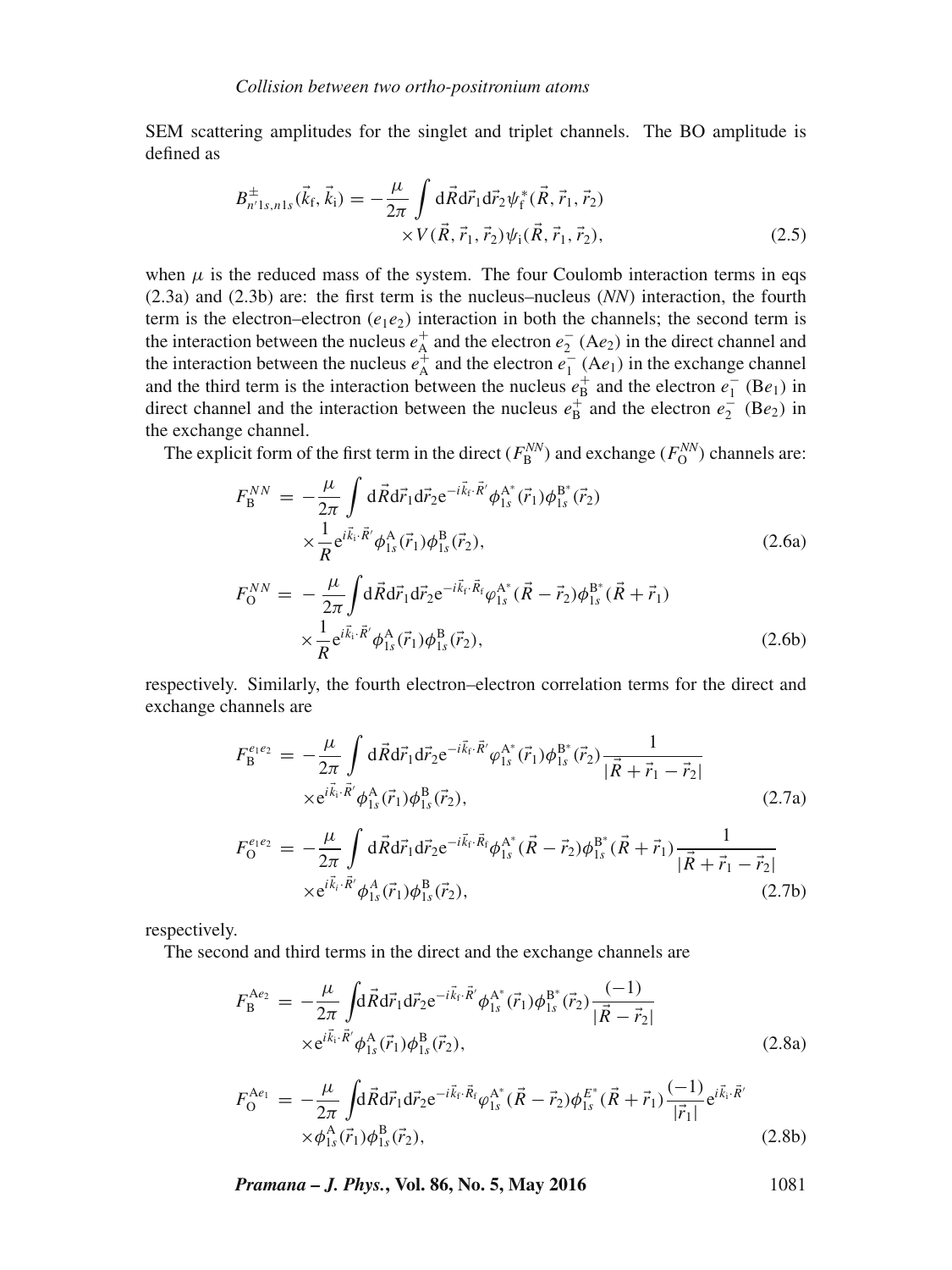$$
F_{\rm B}^{\rm Be_1} = -\frac{\mu}{2\pi} \int d\vec{R} d\vec{r}_1 d\vec{r}_2 e^{-i\vec{k}_{\rm f}\cdot\vec{R}'} \phi_{1s}^{\rm A*}(\vec{r}_1) \phi_{1s}^{\rm B*}(\vec{r}_2) \frac{(-1)}{|\vec{R} + \vec{r}_1|} \times e^{i\vec{k}_{\rm i}\cdot\vec{R}'} \phi_{1s}^{\rm A}(\vec{r}_1) \phi_{1s}^{\rm B}(\vec{r}_2), \tag{2.9a}
$$

$$
F_{\rm O}^{\rm Be_2} = -\frac{\mu}{2\pi} \int d\vec{R} d\vec{r}_1 d\vec{r}_2 e^{-i\vec{k}_{\rm f}\cdot\vec{R}_{\rm f}} \phi_{\rm 1s}^{\rm A*} (\vec{R} - \vec{r}_2) \phi_{\rm 1s}^{\rm B*} (\vec{R} + \vec{r}_1) \frac{(-1)}{|\vec{r}_2|} \times e^{i\vec{k}_{\rm i}\cdot\vec{R}} \phi_{\rm 1s}^{\rm A} (\vec{r}_1) \phi_{\rm 1s}^{\rm B} (\vec{r}_2).
$$
 (2.9b)

The most difficult term is the integral in eq.  $(2.7b)$  i.e., the electron–electron correlation with exchange; it contains three completely different coupled terms and two uncoupled terms in a nine-dimensional integral. The total elastic cross-section  $(\sigma)$  is defined as

$$
\frac{d\sigma}{d\Omega} = \frac{3}{4} |f^{-}|^{2} + \frac{1}{4} |f^{+}|^{2}
$$
\n(2.10)

and the quenching cross-section  $(\sigma_q)$  is defined as

$$
\frac{d\sigma_q}{d\Omega} = \frac{1}{16} |f^- - f^+|^2.
$$
\n(2.11)

The conversion ratio ( $\sigma_{q}/\sigma$ ) is a parameter to quantify the fraction of total cross-section transformed into para-Ps that could be measured. To calculate the integrated/total elastic cross-section more accurately, an augmented Born approximation is used. Here the contributions of higher partial waves are replaced by the equivalent first Born term using the formulation

$$
\sigma = \sum_{l} \sigma_l + \sigma^{BO} - \sum_{l} \sigma_l^{BO}, \qquad (2.12)
$$

if  $\sigma_l$  is the partial cross-section using SEM;  $\sigma^{BO}$  and  $\sigma_l^{BO}$  are the total and partial BO cross-sections, respectively.

#### **3. Methodology**

A highly efficient computer code is developed using the FORTRAN programming language and numerical analysis. The code calculates the elastic phase shifts and the corresponding cross-sections for both the singlet (+) and the triplet (−) channels. Two sets of coupled one-dimensional integral equation,  $f_L^+$  corresponding to the symmetric space part and  $f_L^-$  corresponding to antisymmetric space part are solved parallelly in the same code using the matrix inversion method for each partial wave  $(L)$ . The pole term in the coupled integral eq. (2.4) is evaluated using the formulation with delta function and principal value parts so that

$$
\frac{1}{\vec{k}_n^2 - \vec{k}^{\prime\prime 2} + i\varepsilon} = -i\pi \delta(\vec{k}_n^2 - \vec{k}^{\prime\prime 2}) + \frac{P}{\vec{k}_n^2 - \vec{k}^{\prime\prime 2}}.
$$
\n(3.1)

The principal value integral from zero to infinity has been replaced by

$$
\int_0^\infty \mathrm{d}k'' = \int_0^{2k_n} \mathrm{d}k'' + \int_{2k_n}^\infty \mathrm{d}k''.
$$
\n(3.2)

1082 *Pramana – J. Phys.***, Vol. 86, No. 5, May 2016**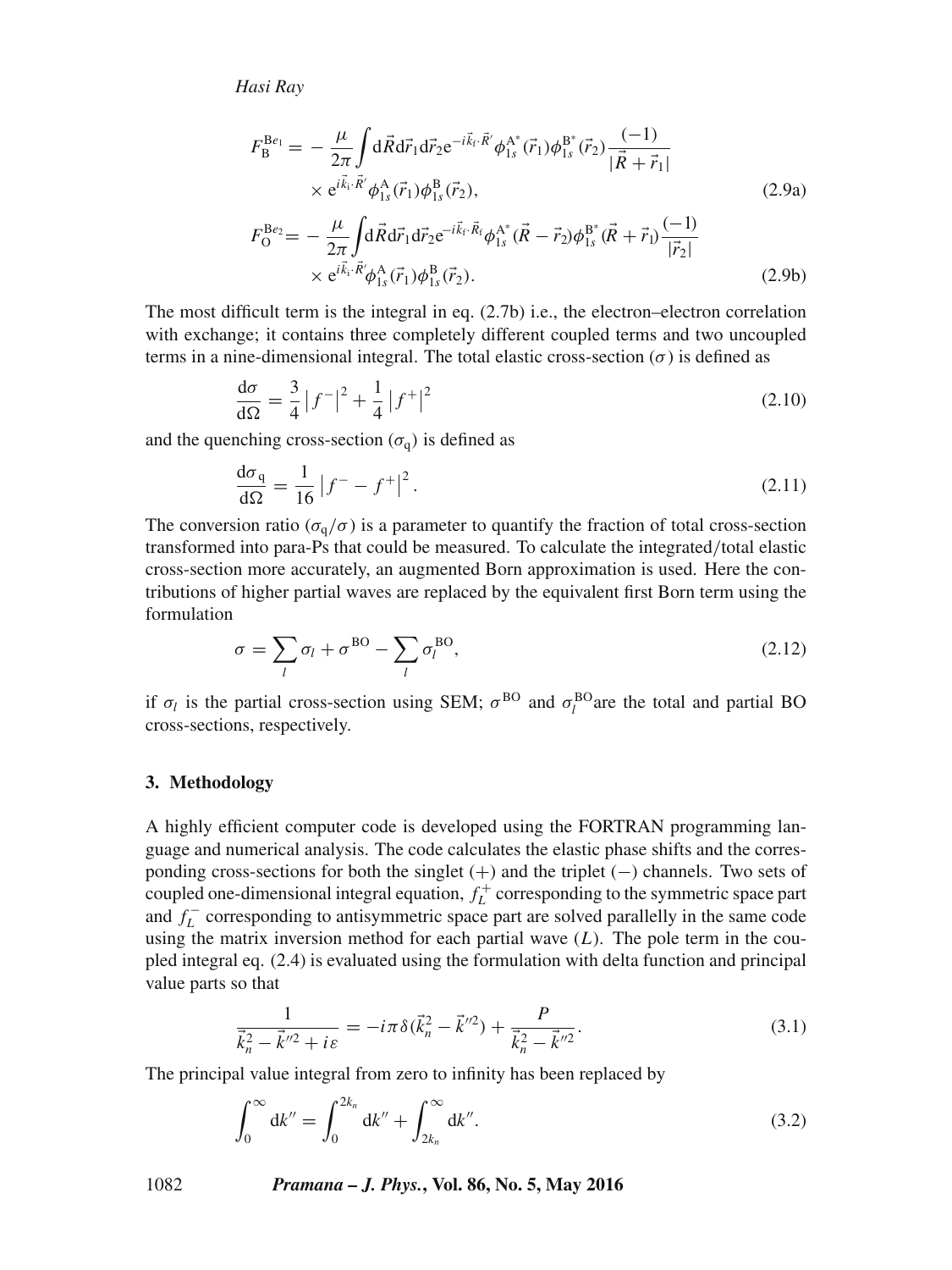Even number of Gaussian points in the interval  $0-2k_n$  are used to avoid the singularity problem at  $k'' = k_n$ . The Gauss–Legendre quadratures are used to perform two-dimensional integrations in  $B^{\pm}$  and the  $\theta$  integration numerically in the present code. All the integrations converged properly if  $k < 10$  a.u. The convergence is studied very carefully to integrate over the scattering angle  $(\theta)$  and the variables in the two-dimensional integrals (*X* and *Y*), by varying the number of Gauss–Legendre quadratures. To study the correctness of the partial wave analysis method, the same partial wave analysis is applied to calculate the BO amplitude. It is verified that the BO amplitude obtained by partial wave analysis method and by the non-partial wave method are equal. More partial waves are required to get the converged data at higher energies. To include the contribution of the higher partial waves as accurately as possible in the integrated cross-section, an augmented Born approximation [20–25] is used in the present code. To apply the augmented Born method, we need to compare the SEM amplitude with the corresponding BO amplitude for each partial wave (*L*). As *L* increases, the difference between the two decreases gradually. When both are almost equal, only then it can replace the higher partial wave contribution of SEM amplitude by the equivalent BO amplitude. It is possible to get reliable data upto  $k < 10$  a.u. i.e., the energy  $E = 1360$  eV in Ps–Ps scattering using a coupled channel methodology.

To determine the s-wave elastic scattering lengths  $(a^+$  and  $a^-)$ , the effective range theory that expresses s-wave elastic phase shift  $(\delta_0)$  as a function of scattering length  $(a)$ and projectile energy ( $\sim k^2$ ) so that

$$
k \cot \delta_0 = -\frac{1}{a} + \frac{1}{2} r_0 k^2 + O(k^4),\tag{3.3}
$$

is useful, when  $k$  is the magnitude of the incident momentum in atomic unit and  $r_0$  is the effective range. The incident energy is related to *k* by the relation  $E$  (eV) =  $(27.21k^2/2\mu)$ . The negative scattering length  $(a < 0)$ , means that there is no possibility of binding in the system. But the positive scattering length  $(a > 0)$  means that a binding is physically possible; so it indicates the possibility of Feshbach resonances and the BEC formation. A rapid change in phase shift by  $\pi$  radian in a very narrow energy interval is an indication of the presence of a Feshbach resonance [23,24,28]; but the resonance should be reflected in the s-wave partial cross-sections too. So in the present code, the partial cross-sections are derived directly from the real and imaginary parts of the partial amplitudes by avoiding the phase shifts. The presence of a Feshbach resonance indicates a binding in the system. To study resonances, a very large number of mesh points in a very narrow energy interval is necessary. So a good computation facility is required for the purpose.

## **4. Results and discussion**

A new code is developed to study the elastic collision between two ortho-Ps atoms (when both are in ground states) using the *ab-initio* SEM theory. Here the CM frame is used to study the four-body Coulomb problem of equal masses. In the new code, the BO amplitude acts as input to derive the unknown SEM amplitude. All the Coulomb interaction terms in both the direct and exchange channels to derive the BO amplitude are calculated exactly. The theory is useful to include the non-adiabatic short-range effects due to exchange. The detailed data obtained by using the present new code are being reported.

*Pramana – J. Phys.*, Vol. 86, No. 5, May 2016 1083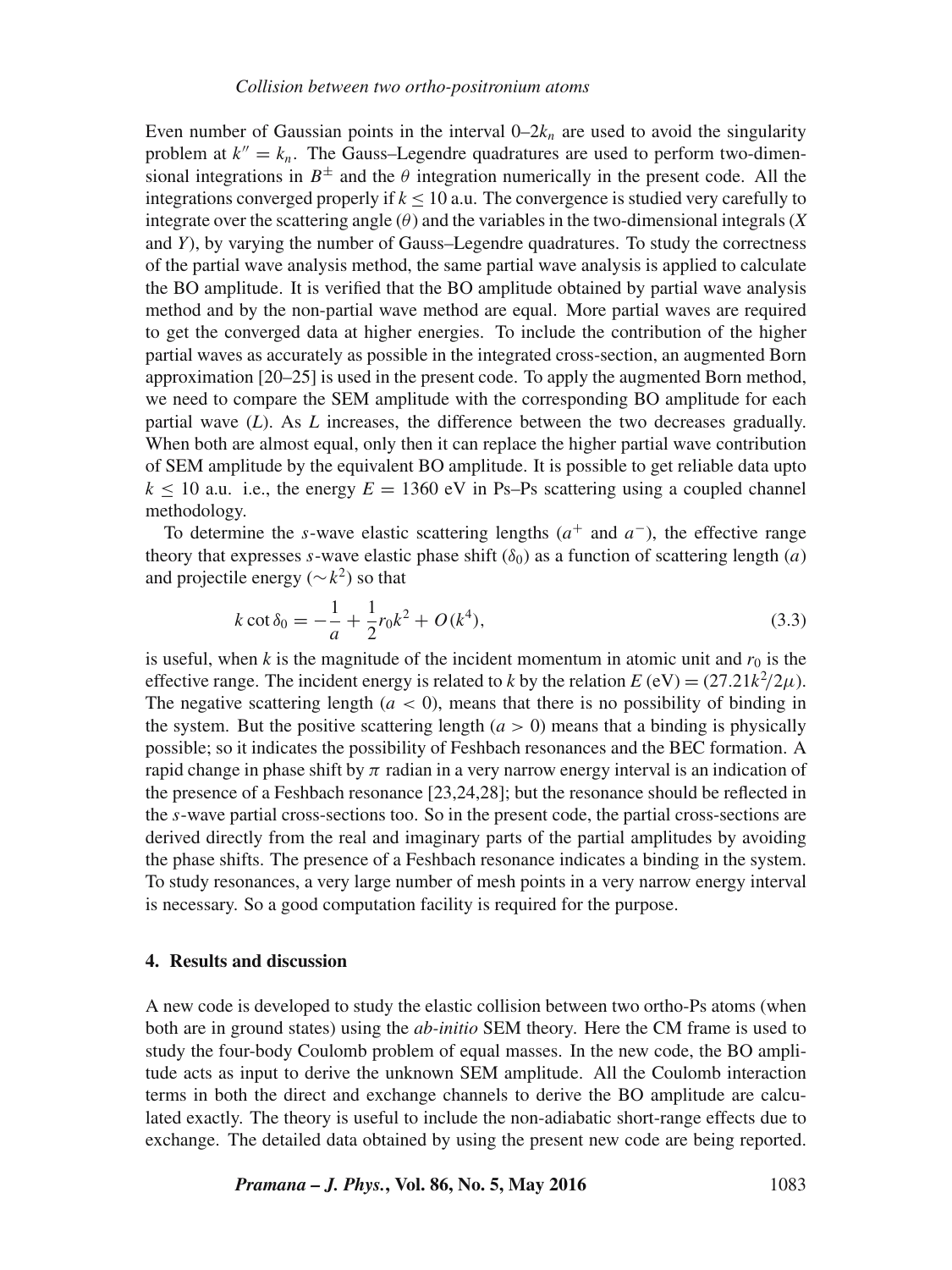The *s*-wave elastic phase-shifts of both the total spin-aligned states:  $S = 0$  for the singlet (+) and *S* = 2 for the triplet (−) are presented in figure 2 and the corresponding *s*-wave partial cross-sections are plotted in figure 3 against the incident momenta  $k = 0.1 - 0.6$ a.u. at the energy region below the threshold. These data are compared with the data of Ivanov *et al* [14] in figure 2 and are almost similar to the data reported earlier [13] using similar type of calculation but approximating the electron–electron exchange term. In table 1, the *s*-, *p*- and *d*-wave elastic phase shifts and in table 2, the corresponding *s*-, *p*- and *d*-wave partial cross-sections are presented following the present exact exchange analysis. It should be noted that all the *p*-wave (odd parity) phase shifts are zero or  $\pm \pi$ radian and all the *p*-wave cross-sections are zero.

In the present new code, when the most difficult electron–electron interaction matrix element is approximated by the positron–positron interaction matrix element, the s- (even parity) and d- (even parity) wave data are exactly the same with the exact exchange analysis data of tables 1 and 2, but all the  $p$ -wave (odd parity) data are very different and partial cross-sections are not zero or close to zero. The present  $s<sub>z</sub>$ ,  $p<sub>z</sub>$  and  $d<sub>z</sub>$  wave data using the approximate form for the electron–electron exchange term are presented in tables 3 and 4. Comparing the phase-shift data of tables 1 and 3 and partial cross-sections data of tables 2 and 4, it is evident that the approximation to define the electron–electron exchange term introduced a large error to calculate the contribution of the highly important  $p$ -wave (odd parity) e.g., the non-spherical orbitals.

In addition, a very large number of energy mesh points in the energy interval 0.13– 5.10 eV are used to calculate the  $s$ -wave elastic phase shifts and the corresponding cross-sections in search of Feshbach resonances using the exact analysis of exchange,



**Figure 2.** The s-wave elastic phase shifts in radian for both singlet  $(+)$  and triplet  $(-)$ channels in  $Ps(1s)$ – $Ps(1s)$  scattering against the incident momentum k in a.u.

#### 1084 *Pramana – J. Phys.***, Vol. 86, No. 5, May 2016**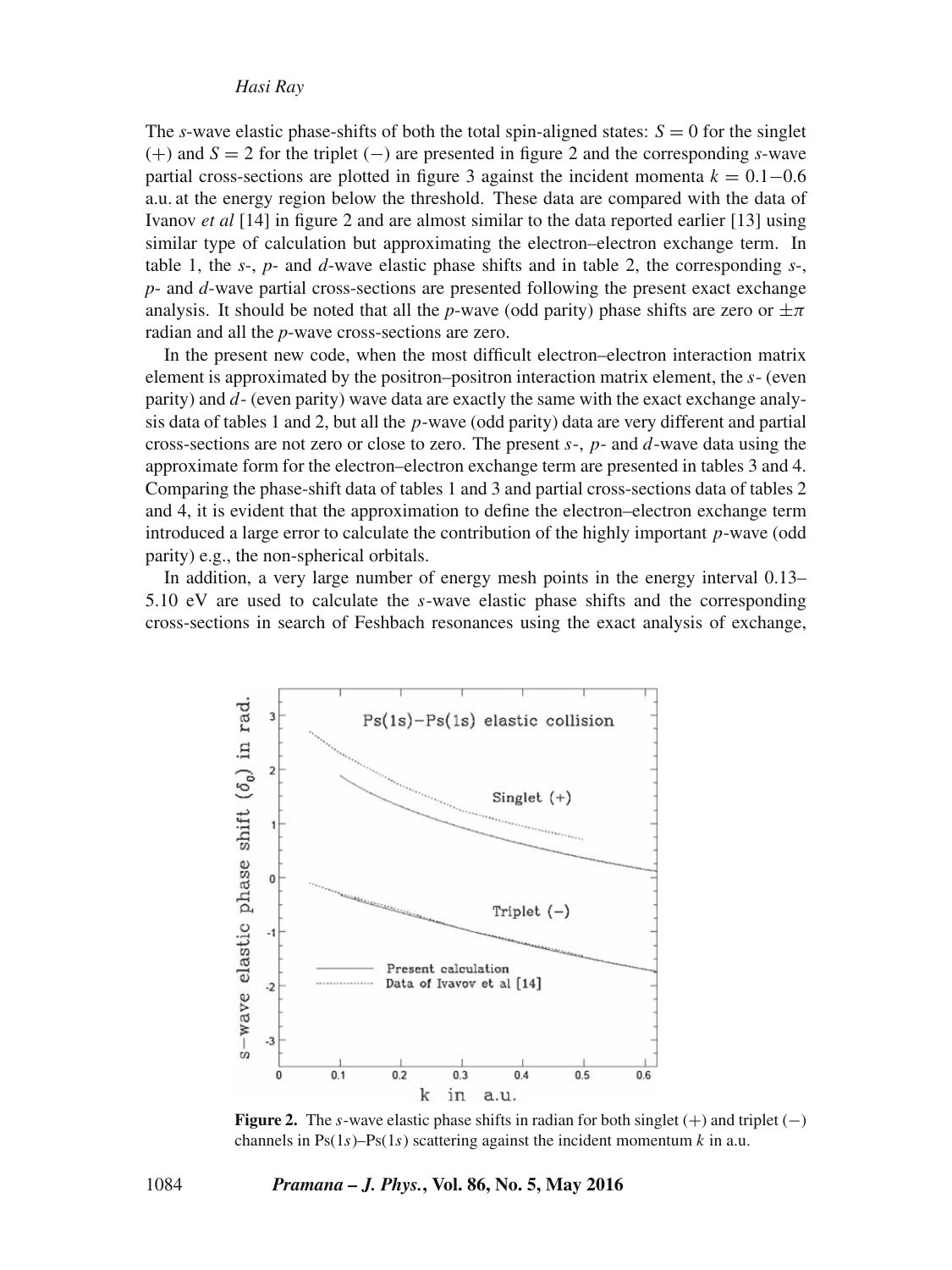

**Figure 3.** The s-wave elastic cross-sections in  $\pi a_0^2$  for both singlet (+) and triplet (-) channels in  $Ps(1s)$ – $Ps(1s)$  scattering against the incident momentum k in a.u.

but no resonances are found in the system studying both the singlet and triplet partial phase shifts and the corresponding cross-sections.

To get scattering lengths  $(a^{\pm})$  for the *s*-wave elastic collision, *k* cot  $\delta_0$  is plotted against  $k^2$  in figure 4 for both the spin alignment  $S = 0$ , singlet (+) and  $S = 2$ , triplet (−) following the effective range theory. In triplet channel, the curve is almost straight line but in singlet channel it is slightly curved. It signifies that the contribution of the higher-order terms ( $∼k^4$ ) in the effective range theory is negligible in triplet

| $k$ (a.u.) | Singlet $(+)$ phase shift in radian<br>$Ps(1s) - Ps(1s)$ system |                |           | Triplet $(-)$ phase shift in radian<br>$Ps(1s) - Ps(1s)$ system |           |           |
|------------|-----------------------------------------------------------------|----------------|-----------|-----------------------------------------------------------------|-----------|-----------|
|            | s-wave                                                          | <i>p</i> -wave | $d$ -wave | s-wave                                                          | $p$ -wave | $d$ -wave |
| 0.1        | 1.887                                                           | 3.142          | 3.141     | $-0.325$                                                        | $-3.142$  | $-3.141$  |
| 0.2        | 1.313                                                           | 3.142          | 3.141     | $-0.643$                                                        | $-3.142$  | $-3.141$  |
| 0.3        | 0.926                                                           | 3.142          | 3.138     | $-0.944$                                                        | $-3.142$  | $-3.137$  |
| 0.4        | 0.616                                                           | 3.142          | 3.129     | $-1.222$                                                        | $-3.142$  | $-3.127$  |
| 0.5        | 0.359                                                           | 3.142          | 3.114     | $-1.474$                                                        | $-3.142$  | $-3.109$  |
| 0.6        | 0.147                                                           | 3.142          | 3.095     | $-1.697$                                                        | $-3.142$  | $-3.085$  |
| 0.7        | 3.118                                                           | 3.142          | 3.073     | $-1.892$                                                        | $-3.142$  | $-3.059$  |
| 0.8        | 2.986                                                           | 3.142          | 3.052     | $-2.059$                                                        | $-3.142$  | $-3.035$  |
| 0.9        | 2.890                                                           | 3.142          | 3.035     | $-2.200$                                                        | $-3.142$  | $-3.017$  |

**Table 1.** The s-, p- and d-wave phase shifts in radian for both the singlet  $(+)$  and triplet  $(-)$  channels in Ps $(1s)$ –Ps $(1s)$  elastic scattering.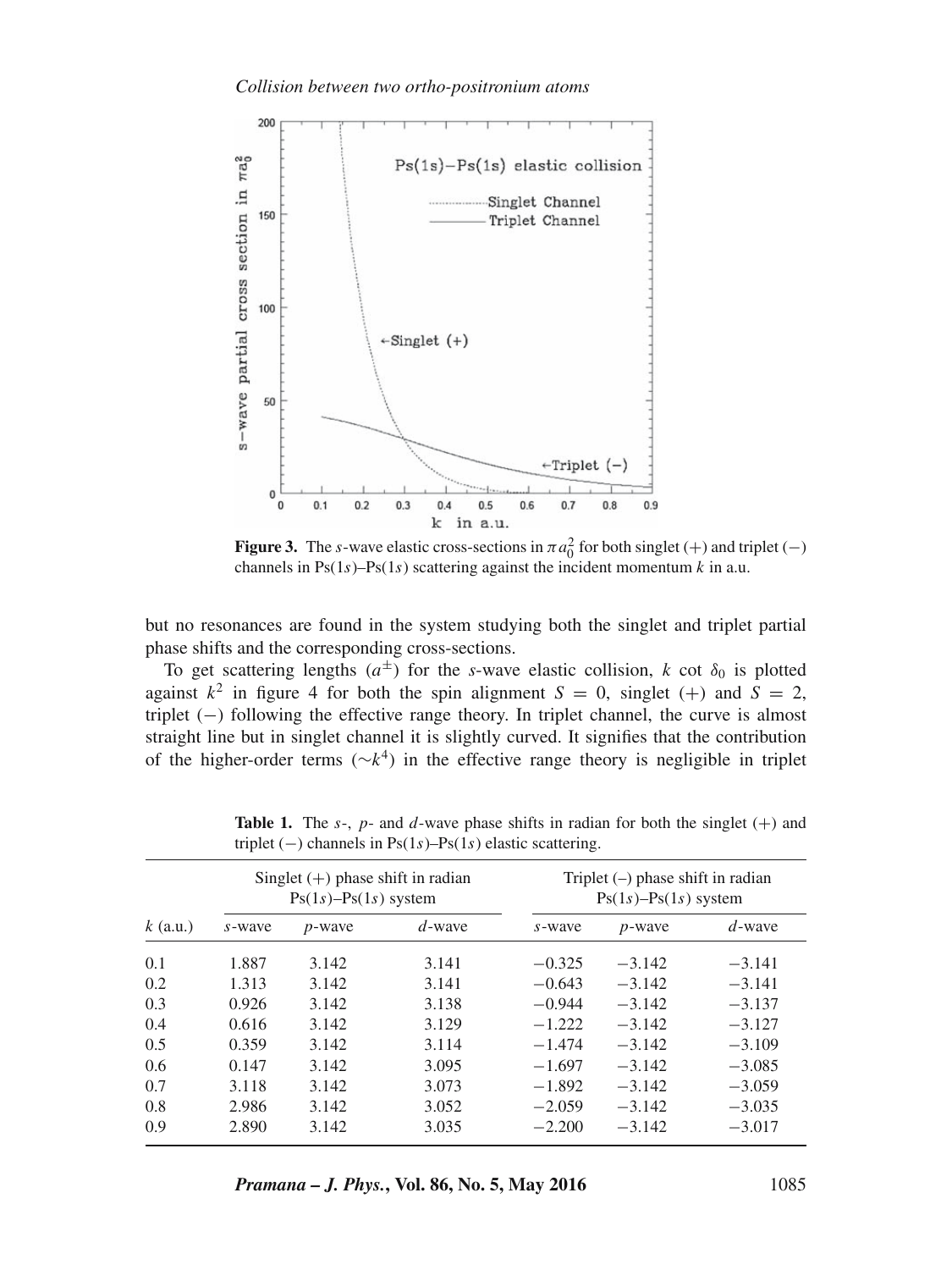|            | Singlet (+) cross-section in $\pi a_0^2$<br>$Ps(1s) - Ps(1s)$ system |           |           | Triplet (-) cross-section in $\pi a_0^2$<br>$Ps(1s) - Ps(1s)$ system |           |           |
|------------|----------------------------------------------------------------------|-----------|-----------|----------------------------------------------------------------------|-----------|-----------|
| $k$ (a.u.) | s-wave                                                               | $p$ -wave | $d$ -wave | s-wave                                                               | $p$ -wave | $d$ -wave |
| 0.1        | 361.227                                                              | 0.000     | 0.0000    | 41.016                                                               | 0.000     | 0.0000    |
| 0.2        | 93.524                                                               | 0.000     | 0.0002    | 35.966                                                               | 0.000     | 0.0002    |
| 0.3        | 28.383                                                               | 0.000     | 0.003     | 29.147                                                               | 0.000     | 0.004     |
| 0.4        | 8.350                                                                | 0.000     | 0.019     | 22.081                                                               | 0.000     | 0.026     |
| 0.5        | 1.978                                                                | 0.000     | 0.059     | 15.850                                                               | 0.000     | 0.083     |
| 0.6        | 0.240                                                                | 0.000     | 0.122     | 10.934                                                               | 0.000     | 0.177     |
| 0.7        | 0.044                                                                | 0.000     | 0.191     | 7.349                                                                | 0.000     | 0.278     |
| 0.8        | 0.149                                                                | 0.000     | 0.248     | 4.874                                                                | 0.000     | 0.351     |
| 0.9        | 0.306                                                                | 0.000     | 0.281     | 3.229                                                                | 0.000     | 0.378     |

**Table 2.** The s-, p- and d-wave cross-sections in  $\pi a_0^2$  for both the singlet (+) and triplet  $(-)$  channels in Ps $(1s)$ –Ps $(1s)$  elastic scattering.

 $(S = 2)$  channel but it is not negligible in singlet  $(S = 0)$  channel. In table 5, the computed scattering lengths and effective ranges are presented for both the singlet and triplet channels. They are again compared with the available data [10,12–15]. Adhikari [12] and Chakraborty *et al* [13] used similar type of coupled channel approach. Adhikari [12] used a model potential to define the exchange effect and Chakraborty *et al* [13] used an approximation to describe the electron–electron exchange term. The present data with exact exchange analysis are very close to the similar data reported in ref. [13]. It may appear that it is possible to approximate the most difficult electron–electron exchange term in  $Ps(1s)$ – $Ps(1s)$  system by the positron–positron exchange term because both the electron and positron have equal masses and both the Ps atoms are in 1s state which is spherically symmetric and the central potential  $V(\mathbf{r})$  is used, but the present detailed results made the idea that no approximate method is acceptable even for  $Ps(1s)$ – $Ps(1s)$  elastic

| $k$ (a.u.) | Singlet $(+)$ phase shift in radian<br>$Ps(1s) - Ps(1s)$ system |           |           | Triplet $(-)$ phase shift in radian<br>$Ps(1s) - Ps(1s)$ system |           |           |
|------------|-----------------------------------------------------------------|-----------|-----------|-----------------------------------------------------------------|-----------|-----------|
|            | s-wave                                                          | $p$ -wave | $d$ -wave | s-wave                                                          | $p$ -wave | $d$ -wave |
| 0.1        | 1.887                                                           | 0.0153    | 3.141     | $-0.326$                                                        | $-0.0064$ | $-3.141$  |
| 0.2        | 1.313                                                           | 0.1210    | 3.141     | $-0.643$                                                        | $-0.0433$ | $-3.141$  |
| 0.3        | 0.926                                                           | 0.3564    | 3.138     | $-0.944$                                                        | $-0.1154$ | $-3.137$  |
| 0.4        | 0.616                                                           | 0.5967    | 3.129     | $-1.222$                                                        | $-0.2086$ | $-3.127$  |
| 0.5        | 0.359                                                           | 0.7125    | 3.114     | $-1.474$                                                        | $-0.3053$ | $-3.109$  |
| 0.6        | 0.147                                                           | 0.7245    | 3.095     | $-1.697$                                                        | $-0.3917$ | $-3.085$  |
| 0.7        | 3.118                                                           | 0.6843    | 3.073     | $-1.892$                                                        | $-0.4587$ | $-3.059$  |
| 0.8        | 2.986                                                           | 0.6233    | 3.052     | $-2.059$                                                        | $-0.5019$ | $-3.035$  |
| 0.9        | 2.890                                                           | 0.5568    | 3.035     | $-2.200$                                                        | $-0.5198$ | $-3.017$  |

**Table 3.** The s-, p- and d-wave phase shifts in radian for both the singlet  $(+)$  and triplet (−) channels in Ps(1s)–Ps(1s) elastic scattering approximating the electron– electron interaction term.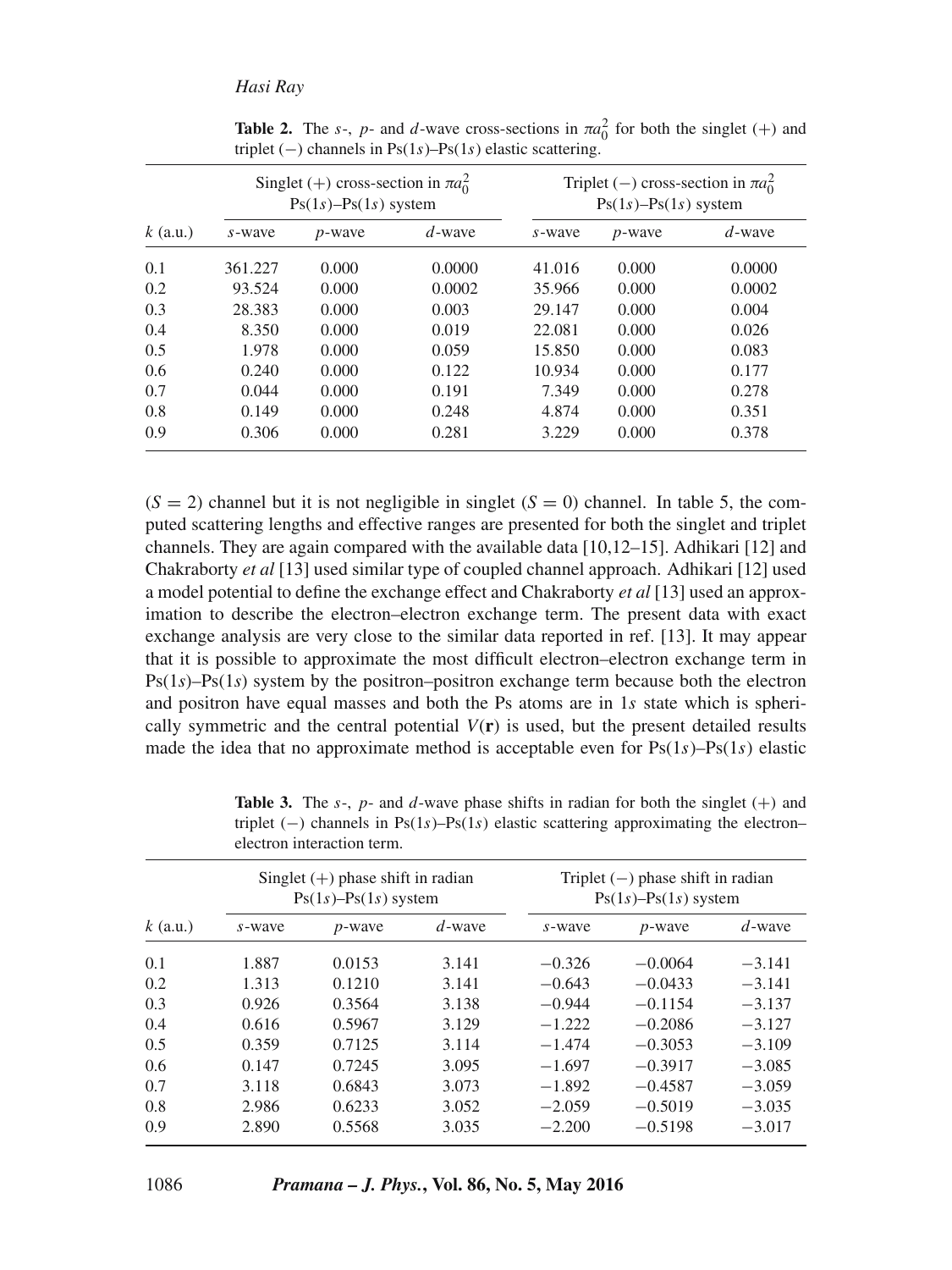scattering. It is again mentioned in an earlier presentation [29] that the use of nonspherical orbitals (e.g.,  $p$ -states) in the coupled channel method using an approximate form for the electron–electron exchange term would introduce large errors.

In figure 5, the integrated/total elastic cross-section  $\sigma$  using the augmented Born approximation and the quenching cross-section  $\sigma_{\alpha}$  for the Ps(1s)–Ps(1s) elastic scattering are presented in the energy region 0–150 eV. A resonance-like structure – a deep and a peak – appears in the energy region  $20-30$  eV in both the total elastic and quenching crosssections in figure 5. In figure 6, the ortho-to-para conversion ratios ( $\sigma/\sigma_{q}$ ) are plotted

| $k$ (a.u.) | Singlet (+) cross-section in $\pi a_0^2$<br>$Ps(1s) - Ps(1s)$ system |           |           | Triplet (-) cross-section in $\pi a_0^2$<br>$Ps(1s) - Ps(1s)$ system |           |           |
|------------|----------------------------------------------------------------------|-----------|-----------|----------------------------------------------------------------------|-----------|-----------|
|            | s-wave                                                               | $p$ -wave | $d$ -wave | s-wave                                                               | $p$ -wave | $d$ -wave |
| 0.1        | 361.227                                                              | 0.282     | 0.0000    | 41.016                                                               | 0.0492    | 0.0000    |
| 0.2        | 93.524                                                               | 4.368     | 0.0002    | 35.966                                                               | 0.5620    | 0.0002    |
| 0.3        | 28.383                                                               | 16.232    | 0.003     | 29.147                                                               | 1.7692    | 0.004     |
| 0.4        | 8.350                                                                | 23.685    | 0.019     | 22.081                                                               | 3.2178    | 0.026     |
| 0.5        | 1.978                                                                | 20.513    | 0.059     | 15.850                                                               | 4.3372    | 0.083     |
| 0.6        | 0.240                                                                | 14.641    | 0.122     | 10.934                                                               | 4.8572    | 0.177     |
| 0.7        | 0.044                                                                | 9.787     | 0.191     | 7.349                                                                | 4.8024    | 0.278     |
| 0.8        | 0.149                                                                | 6.389     | 0.248     | 4.874                                                                | 4.3393    | 0.351     |
| 0.9        | 0.306                                                                | 4.137     | 0.281     | 3.229                                                                | 3.6558    | 0.378     |

**Table 4.** The s-, p- and d-wave cross-sections in  $\pi a_0^2$  for both the singlet (+) and triplet  $(-)$  channels in Ps $(1s)$ –Ps $(1s)$  elastic scattering approximating the electron– electron interaction term.



**Figure 4.** The plot of k cot  $\delta_0$  vs.  $k^2$  in a.u. for both the singlet (+) and triplet (-) spin states of the two system electrons in  $Ps(1s) - Ps(1s)$  elastic scattering.

*Pramana – J. Phys.*, Vol. 86, No. 5, May 2016 1087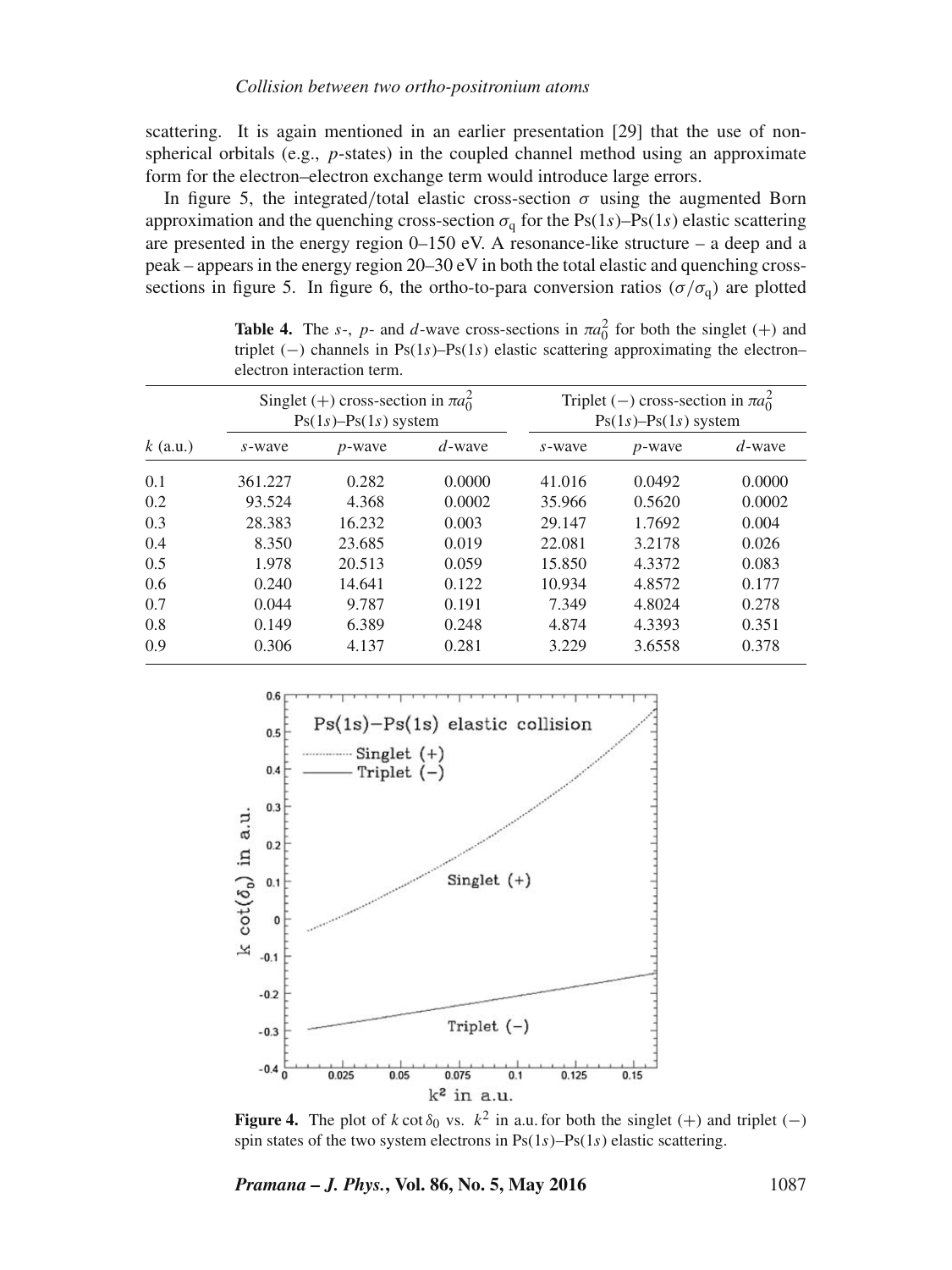

Figure 5. The variation of integrated/total elastic cross-sections and the quenching cross-section in  $\pi a_0^2$  of Ps(1s)–Ps(1s) scattering with energy in eV.

against the incident energy and compared with the Ps–H system. It is evident from the figure that most of the annihilations occur at lower energies (below 50 eV). All the data presented in figures 5 and 6 are completely new and no data are available to compare them.

In addition, the present code is useful not only to study  $Ps(1s) – Ps(1s)$  collision, but also to study any two hydrogen-like atomic collisions. Using the present code and substituting the values of reduced mass and parameters of the wavefunctions of the  $Ps(1s) - H(1s)$  system, all the data of  $Ps(1s) – H(1s)$  elastic collision [20] were reproduced. The SEM is the simplest coupled channel model that includes only the non-adiabatic short-range effects due to exchange but no long-range interaction. In the coupled channel methodology [30], to include the effect of short-range forces, atomic s-states are useful, whereas to include the effect of long-range dipole–dipole van der Waals interaction, atomic  $p$ -states are useful  $[21-23,30]$ . So, one needs to improve the present code including the excitation and continuum channels by following the coupled channel methodology to get more reliable data at low and cold energies.

**Table 5.** The computed scattering lengths and ranges in a.u. for both the singlet and triplet spin states of system electrons in  $Ps(1s)$ – $Ps(1s)$  elastic scattering.

| $Ps(1s) - Ps(1s)$                               |              | Singlet $(+)$                                                                  | Triplet $(-)$ |                                                                             |  |
|-------------------------------------------------|--------------|--------------------------------------------------------------------------------|---------------|-----------------------------------------------------------------------------|--|
| collision                                       | Present data | Data of others                                                                 | Present data  | Data of others                                                              |  |
| Scattering length<br>$(a)$ (a.u.) $\rightarrow$ | 9.35         | $5.7$ [10], 7.46 [12],<br>$10.96$ [13], 8.44 [14],<br>$8.26$ [15], $9.15$ [16] | 3.25          | $1.91$ [10], 1.56 [12],<br>3.28 [13], 3.00 [14],<br>$3.02$ [15], $3.0$ [16] |  |
| Effective range<br>$(r_0)$ (a.u.) $\rightarrow$ | 7.36         | $7.27$ [13]                                                                    | 2.00          | 1.96 [13]                                                                   |  |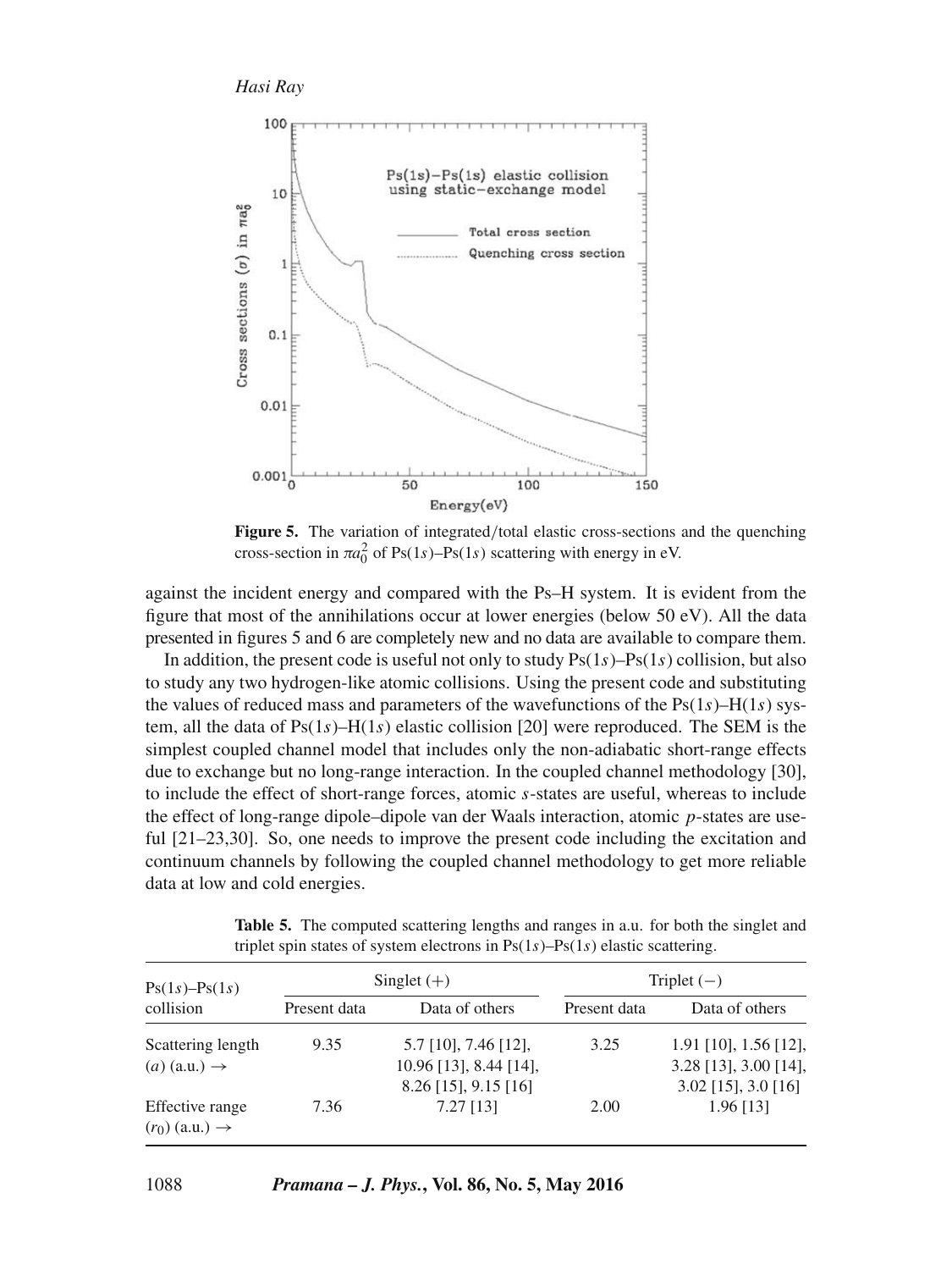#### *Collision between two ortho-positronium atoms*



**Figure 6.** The comparison of the variation of ortho-to-para conversion ratios ( $\sigma_q/\sigma$ ) of  $Ps(1s)$ – $Ps(1s)$  and  $Ps(1s)$ – $H(1s)$  systems with energy.

## **5. Conclusion**

In conclusion, an *ab-initio* static exchange model (SEM) with a new computer code using FORTRAN programming language, is developed by following the coupled channel methodology in momentum space to study  $Ps(1s) - Ps(1s)$  elastic collision by considering the system as a four-body Coulomb problem in the CM frame. Both the spin-aligned  $S = 0$ , the singlet (+) and  $S = 2$ , the triplet (−) states are studied. All the Coulomb interaction terms in both the direct and exchange channels are calculated exactly. The present code is again useful to study any two hydrogen-like atomic collisions and the alkali atomic collisions at low and cold energies. The  $s<sub>-</sub>$ ,  $p<sub>-</sub>$  and  $d$ -wave elastic phase shifts and the corresponding partial cross-sections are reported for the first time using the exact analysis of all the Coulomb interaction terms. The present data are compared with the available s-wave data using similar but approximate methods and are in close agreement. All p-wave (odd parity) phase shifts are  $\pm \pi$  and the corresponding crosssections are zero in the present exact exchange analysis. The integrated/total elastic cross-section ( $\sigma$ ), the quenching cross-section ( $\sigma_q$ ) and the conversion ratio ( $\sigma/\sigma_q$ ) for the system are reported for the first time. The data indicate the importance of quenching processes at lower energies below 50 eV. Ortho-to-para conversion ratio is a useful quantity that could be measured. In addition, a thorough search is made in search of Feshbach resonances but no resonances are found in the system. Both the scattering lengths are found positive. It is necessary to extend the code for more reliable data including the excitation and continuum channels with exact analysis of all the Coulomb interaction terms.